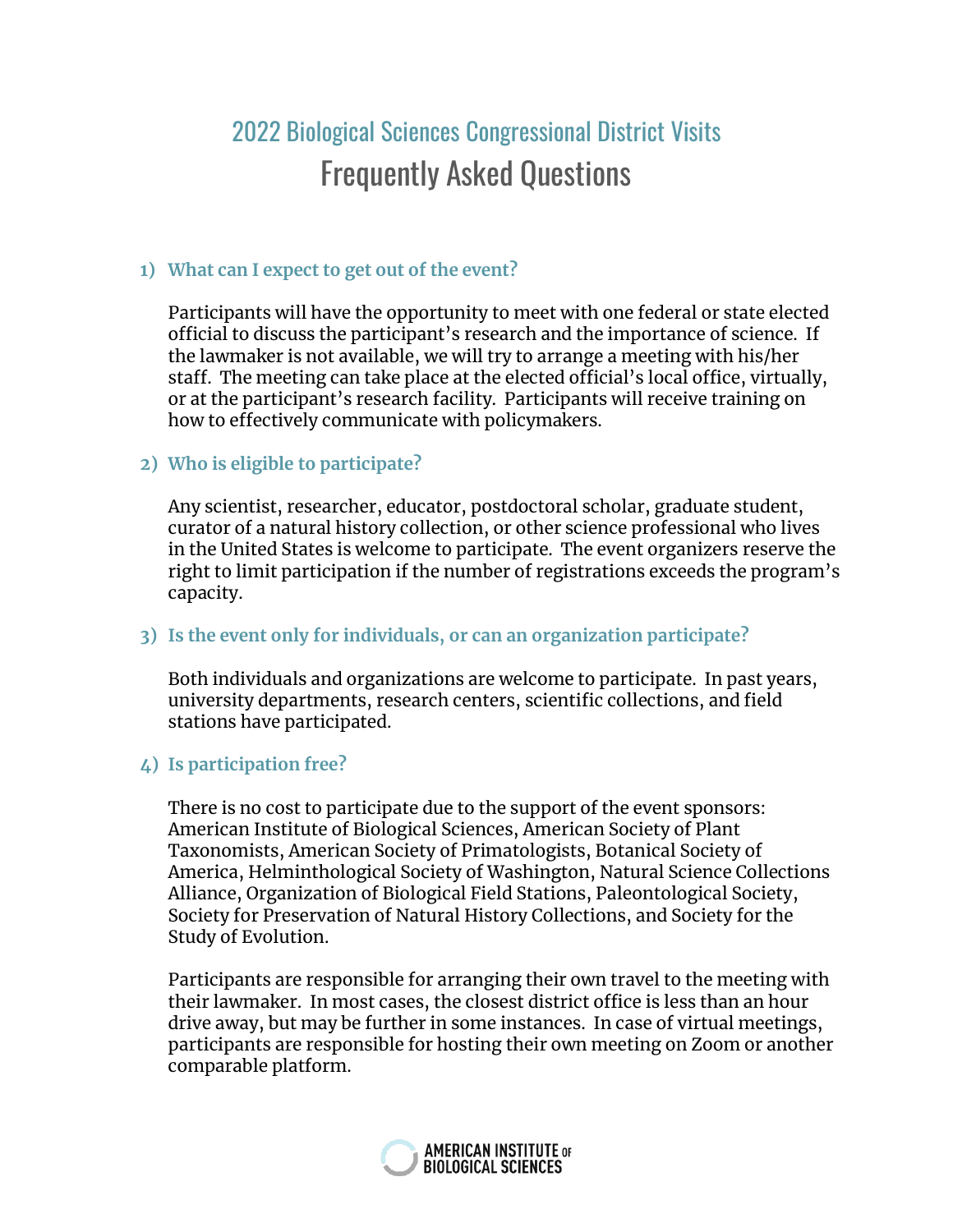## **5) Do I get to select which elected official I meet with?**

Yes. However, if multiple participants select the same lawmaker to meet with, AIBS will combine those participants into one group or encourage some participants to meet with another lawmaker.

#### **6) Where will the meeting take place?**

Participants can invite the elected official and/or their staff to visit the participant's research site or facility or opt to meet virtually or in-person at the nearest district office. [Look](https://aibs.salsalabs.org/getlocal/index.html) up the location(s) of your elected official's district office(s). Please consult your institution's policies about in-person meetings when organizing a tour on-site.

#### **7) When will the meeting take place?**

Your meeting can be scheduled between mid-July and the end of October, depending on your availability and the lawmaker's schedule. If you are trying to meet with a member of Congress, the month of August is recommended, as Congress is then on recess.

#### **8) What topics can participants advocate for during the meeting?**

This event is intended to demonstrate to elected officials the value of public investments in biological science. Examples include research funded by a federal agency, research equipment purchased through a federal or state grant, and education and workforce training. Participants are welcome to speak about the benefits derived from their own work, such as furthering the frontiers of foundational knowledge or better management of natural resources.

#### **9) What are my responsibilities as a participant?**

Participants are responsible for providing information about their research and availability for a meeting to AIBS. Participants are expected to attend either the online training webinar or watch a recording of the webinar. Participants should also plan on spending some time in advance of their meeting to prepare talking points about the benefits of public investments in science, especially to their local region.

#### **10) What should I wear to the meeting?**

Participants should plan on wearing business attire for a meeting at a district office or a virtual meeting. Attire for a tour of a research facility can be less